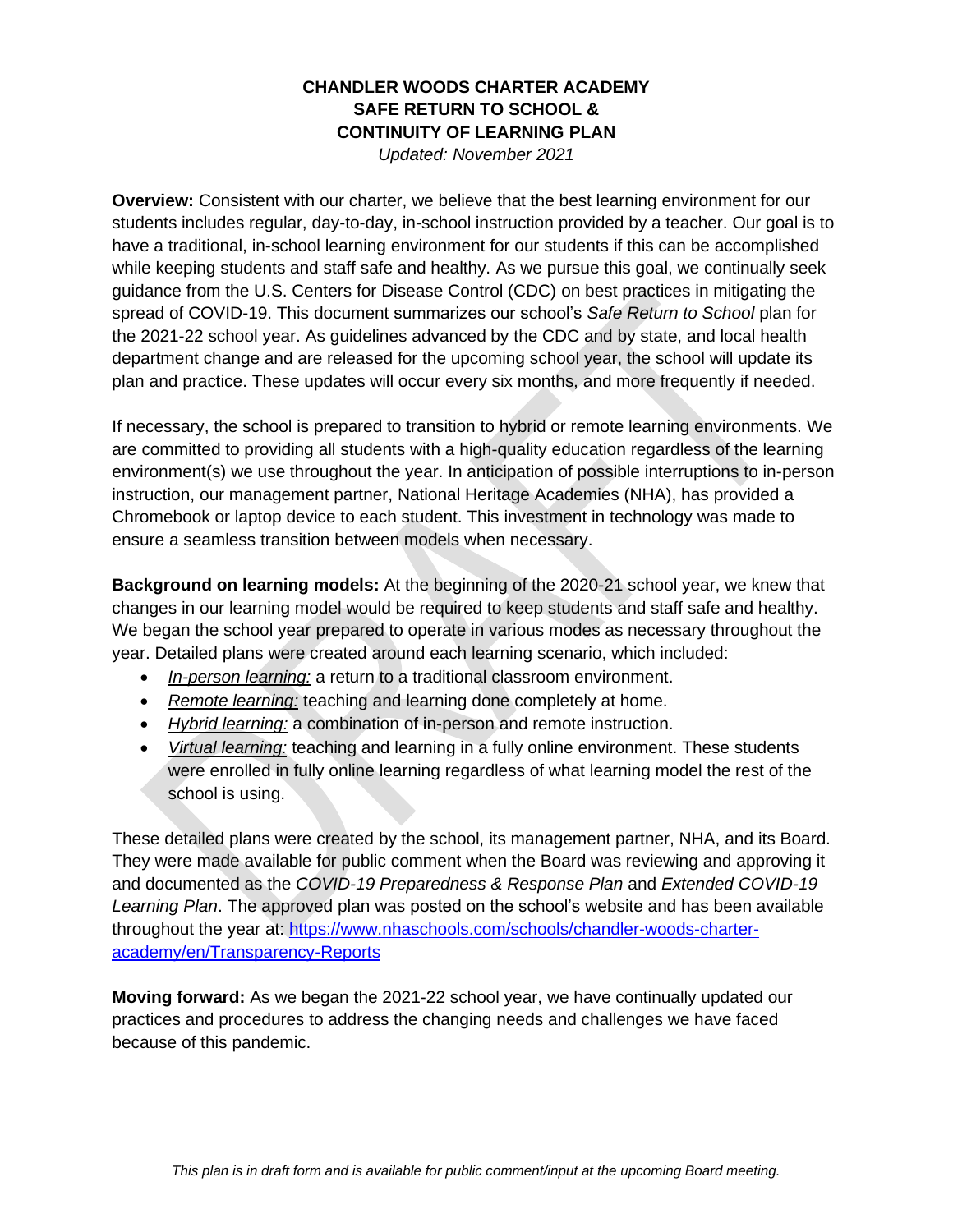**Personal protective equipment:** The school follows CDC, state, and local guidelines for using masks and face coverings. Masks and face coverings can be homemade items or disposable level-one surgical masks. Masks need to be worn by all staff, Y5-6th grade students, and visitors throughout the day unless an underlying health condition or sensory issue exempts them. Masks are optional for students in grades 7 and 8. If students are unable to obtain a mask, additional masks are made available in the school's main office as needed. Staff and students are required to wash cloth facial coverings or dispose of disposable masks daily.

Students are instructed to use masks properly. In situations where a student is refusing to wear a mask properly, we offer education to emphasize the importance of a healthy and safe school community. In the event of continued non-compliance, the school reaches out to the parent/guardian for support.

We will revisit the need to require staff and students to wear masks based on CDC, state, and local health department guidelines.

**Social/physical distancing:** The school uses staggered arrival times and/or multiple entrances/exists to allow for social distancing. Students keep their personal items separate and in individually labeled cubbies, containers, or lockers. Students transition between classrooms at staggered times to allow for social distancing at lockers. Students eat socially distanced in the cafeteria.

**Hygiene and cleaning:** We have made several significant changes with our janitorial service partner, Aramark, such as increasing manpower, changing management structure, improving training, increasing accountability, and adding monthly performance audits. In addition to baseline janitorial services, Aramark also provides additional cleaning services due to COVID-19. These include:

- All high-touch-point locations light switches, door handles, bathroom faucet handles, and so on – are disinfected and cleaned at least three times a day in accordance with CDC guidance.
- All cleaning materials are EPA-approved for use against COVID-19.
- Aramark provides the school all necessary materials. For example:
	- $\circ$  Aramark is ensuring that each classroom has hand sanitizer, a spray bottle of disinfectant cleaner, paper towels, and instructions on how to properly use the provided materials when additional cleaning/disinfecting is needed in classrooms.
	- $\circ$  Aramark is also ensuring that the school stocks plenty of hand soap to stay ahead of any shortage. Dispensers of soap, hand sanitizer, and disinfectant cleaner are refilled, as necessary.
- All janitorial staff have been trained on cleaning and disinfecting specifically for COVID-19.

We have also updated our Facilities Preparedness and Response Plan (attached as Appendix A). Here are highlights:

• Following CDC guidelines, we have created an action plan to be used if there is a suspected or confirmed case of COVID-19 in the school building. This plan includes disinfection and cleaning tasks based on the timeline of when an individual with a suspected or confirmed case was last in the school building.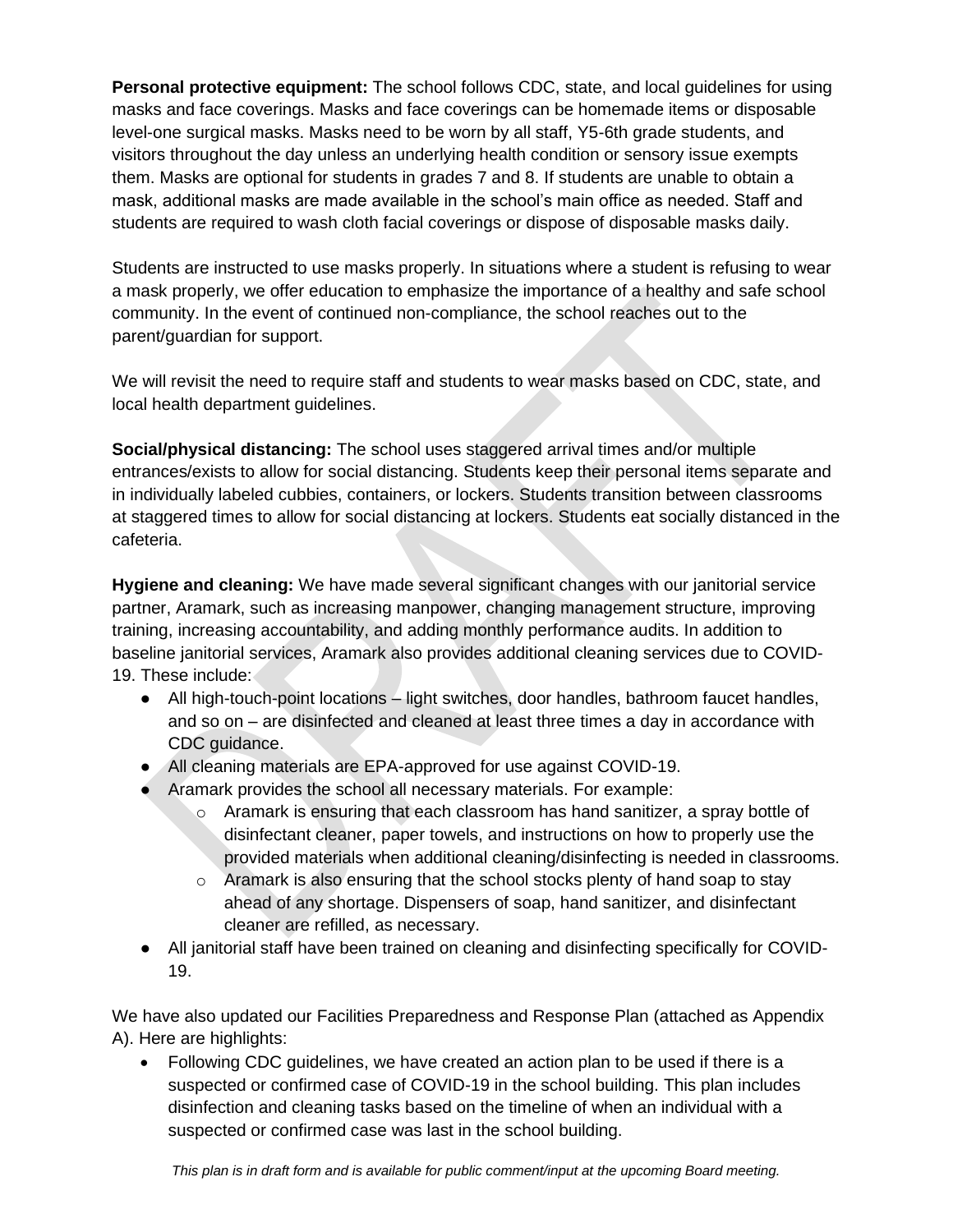• We store cleaning and disinfection products safely and in compliance with standards.

In addition to the added efforts of our provider of janitorial services, we are all joining in the effort to promote safe hygiene habits. Hand-sanitizing stations are provided throughout the building, and handwashing posters offer instruction on, and reinforcement of, proper handwashing techniques. Desks are disinfected in between classes and all hands-on classroom materials are disinfected between each student group. Each classroom has materials to disinfect commonly shared items such as computers and curricular tools.

**Monitoring student and staff health:** The school cooperates with the local public health department in screening and testing students and staff where required. Staff members complete daily wellness checks before arriving at work to ensure they do not exhibit COVID-19 symptoms (fever, cough, shortness of breath, or difficulty breathing). NHA has created a daily healthscreening app for this check. Staff members use their mobile device to scan a QR code and complete the required screening survey.

We monitor and follow local health department and state recommendations. If an employee or student shows COVID-19 symptoms or runs a fever of 100.4 or higher, they are sent directly home or to an identified isolation room until they can be safely picked up. When the isolation room is in use, the student and any staff member supervising the student are required to wear masks.

**Confirmed cases:** If there is a confirmed case, the school's Business Partner from NHA's People Services team –

- reports the case to the local department of health if required;
- partners with the principal and NHA's communications team to ensure that proper stakeholders are notified in a timely manner; and
- ensures compliance with all requirements related to employee and student confidentiality and to the Health Insurance Portability and Accountability Act of 1996 (HIPAA).

Staff and students with probable or confirmed cases of COVID-19 can return to school after they have complied with any CDC isolation guidelines and:

- they have received a negative COVID-19 test; and
- 10 days have elapsed since the individual first had symptoms;

When there are suspected or confirmed COVID-19 cases in the building within the last three days, the Facilities Preparedness and Response Plan calls for a move into a Level 3 Response Procedure (see Appendix A).

**Vaccinations:** NHA has provided us up-to-date information and resources on vaccination in our state and county.

**Continuity of Learning for Special Populations:** Students with IEPs or 504s access the same learning opportunities offered to general education students. These learning activities and supports address student needs identified in IEPs and/or 504 plans to the extent appropriate. To accomplish this goal, special education providers collaborate with general education teachers to ensure provision of accommodations and modifications (when appropriate) that allow students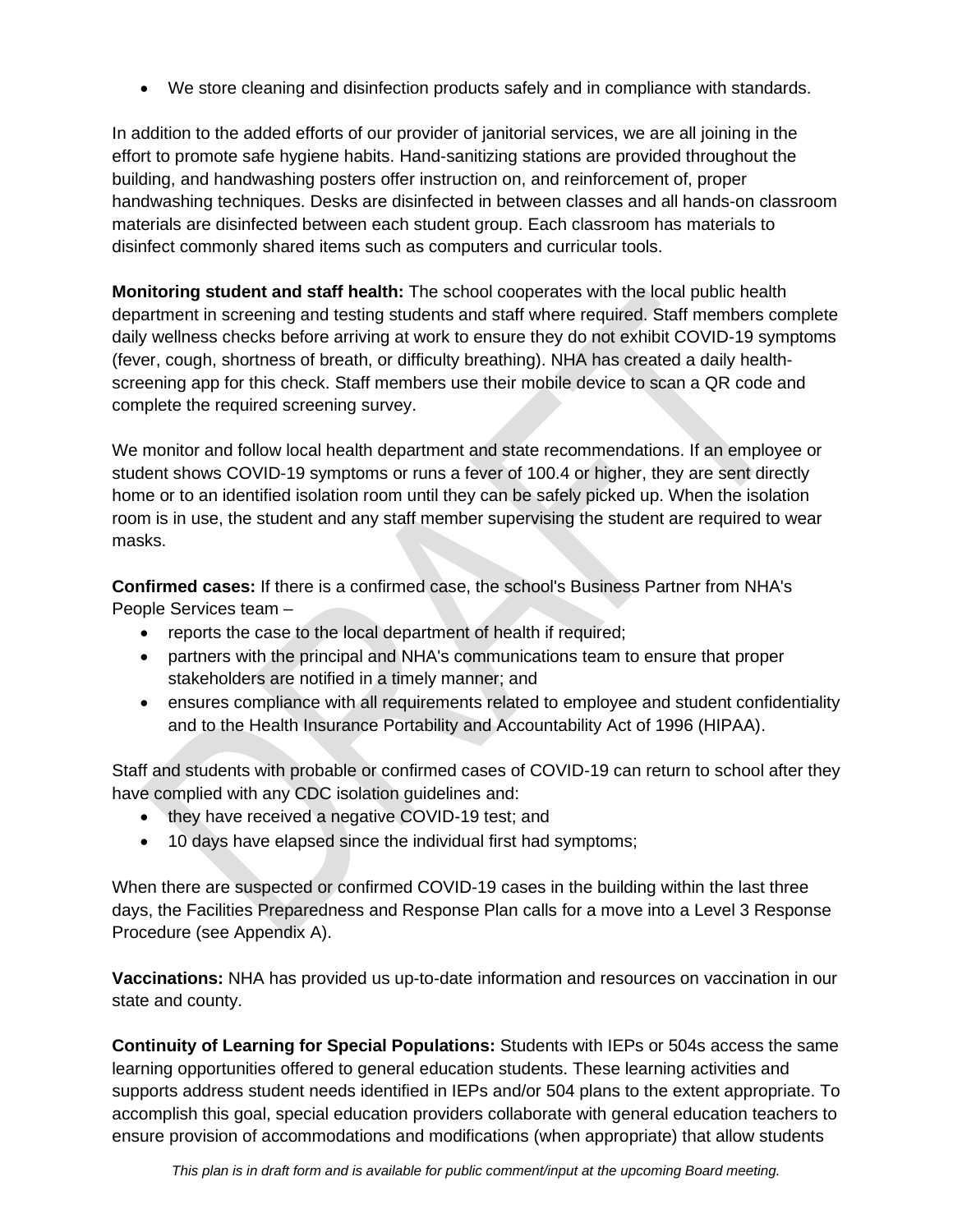to access learning opportunities. Individualized accommodations are documented and shared with classroom teachers for each student. Teachers of students who are English Learners (ELs) work with classroom teachers to provide necessary scaffolds to schoolwork to ensure that EL students have access to the core content.

The school complies with the regulations imposed by the state and by the Individuals with Disabilities Education Act (IDEA), which strives to ensure that all children with disabilities receive an Individual Educational Program (IEP) designed to address their unique needs. All required components of the IEP are addressed, including a description of the student's present level of academic achievement and functional performance. These descriptions cover disabilityrelated needs, goals and objectives, supplemental aides and services, program services, ancillary services, and extended school year.

All students with disabilities are considered general education students first. Each IEP is designed to ensure that eligible students receive a free appropriate public education (FAPE) and specialized instruction delivered by highly qualified special education staff within the least restrictive environment (LRE). Before school opens, we review registration forms to identify students with current IEPs from any schools they have previously attended. We inform parents of their rights, procedures, and responsibilities under special education law. Decisions about an IEP are made by the school's IEP Team. Required participants on this team include general and special education providers and administrators. Parents are also encouraged to join the IEP Team.

As much as appropriate, children who are disabled are educated with children who are nondisabled. Special classes, separate schooling, or other removal of children with disabilities from the regular educational environment occurs only if the nature or severity of the disability is such that satisfactory education in regular classes with supplemental aids and services cannot be achieved.

To meet LRE requirements, the school ensures that a continuum of placement options is available to students with disabilities, including:

- services provided within the general education classroom;
- pull-out services;
- special classes;
- home instruction;
- instruction in hospitals and institutions; and
- in special circumstances, access to programs and services in settings outside the school.

The Individualized Education Program Team (IEPT) makes decisions about student placement.

**Continuity of food services:** We meet all guidance and procedures set forth by the CDC and by state and local health departments related to food service models and operations for students. Meals are served in a unitized manner during the school year to avoid contamination. We provide staff additional PPE, including gloves, masks, cleaning chemicals, and hand sanitizer. Sneeze guards have been added to all food distribution carts. Cutlery, seasonings, and sauces are placed directly on individual trays.